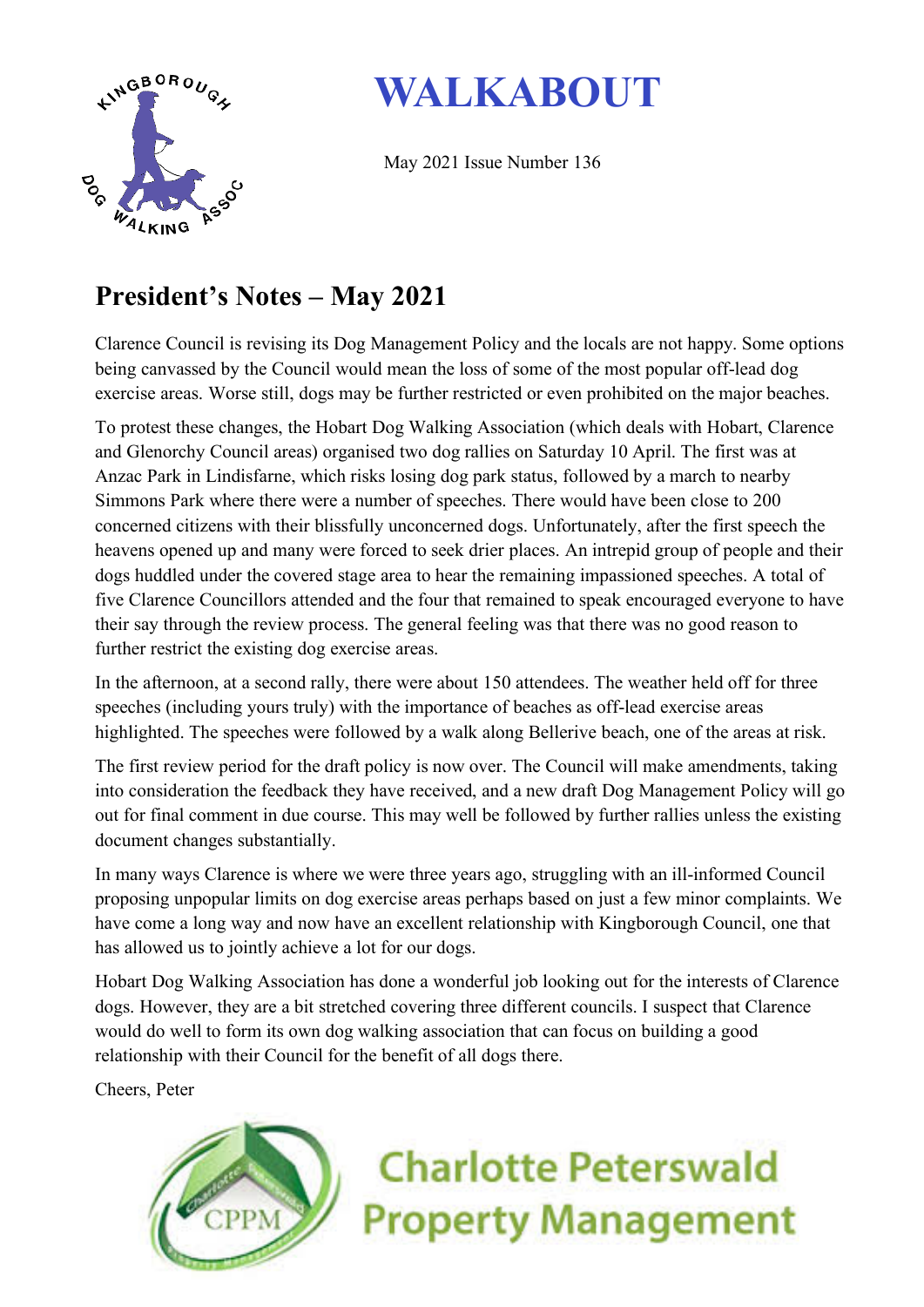#### **KDWA CALENDAR**

| $\bullet$ | May 9    | 9.30 am   | Snug Falls*              |
|-----------|----------|-----------|--------------------------|
|           | May 13   | 7.30 pm   | <b>Committee Meeting</b> |
|           | Jun 10   | 7.30 pm   | <b>Committee Meeting</b> |
|           | Jun 13   | $7.30$ pm | Peter Murrell Reserve*   |
|           | Jul 8    | 9.30 am   | <b>Committee Meeting</b> |
|           | $Jul$ 11 | $7.30$ pm | Margate <sup>*</sup>     |
|           | Aug 12   | 9.30am    | <b>Committee Meeting</b> |

*\* On-lead walks More detail can be found on the next page and on our website, including Google maps links to help you know where to be.*

#### Your 2020-2021 Committee

| <b>President: Peter McIntosh</b>         | <b>Vice President: Venie Phillips</b>    |
|------------------------------------------|------------------------------------------|
| Email: kdwa.tas@gmail.com                | Email: venie.phillips@gmail.com          |
| <b>Treasurer:</b> Simon Barnsley         | <b>Secretary: Jan New Clark</b>          |
| Email: simonbarnsley01@gmail.com         | Email: sujan.newclark@gmail.com          |
| <b>Committee Members:</b>                | <b>Public Officer: Ailsa Richard</b>     |
| Georgia Clark, Tony Walch, Katrina Ward, | <b>Newsletter Editor: Venie Phillips</b> |
| Jess Adams                               | Email: venie.phillips@gmail.com          |

KDWA website: https://www.dogwalkingtas.org.au/kingborough

KDWA Facebook page: https://www.facebook.com/groups/487730754572363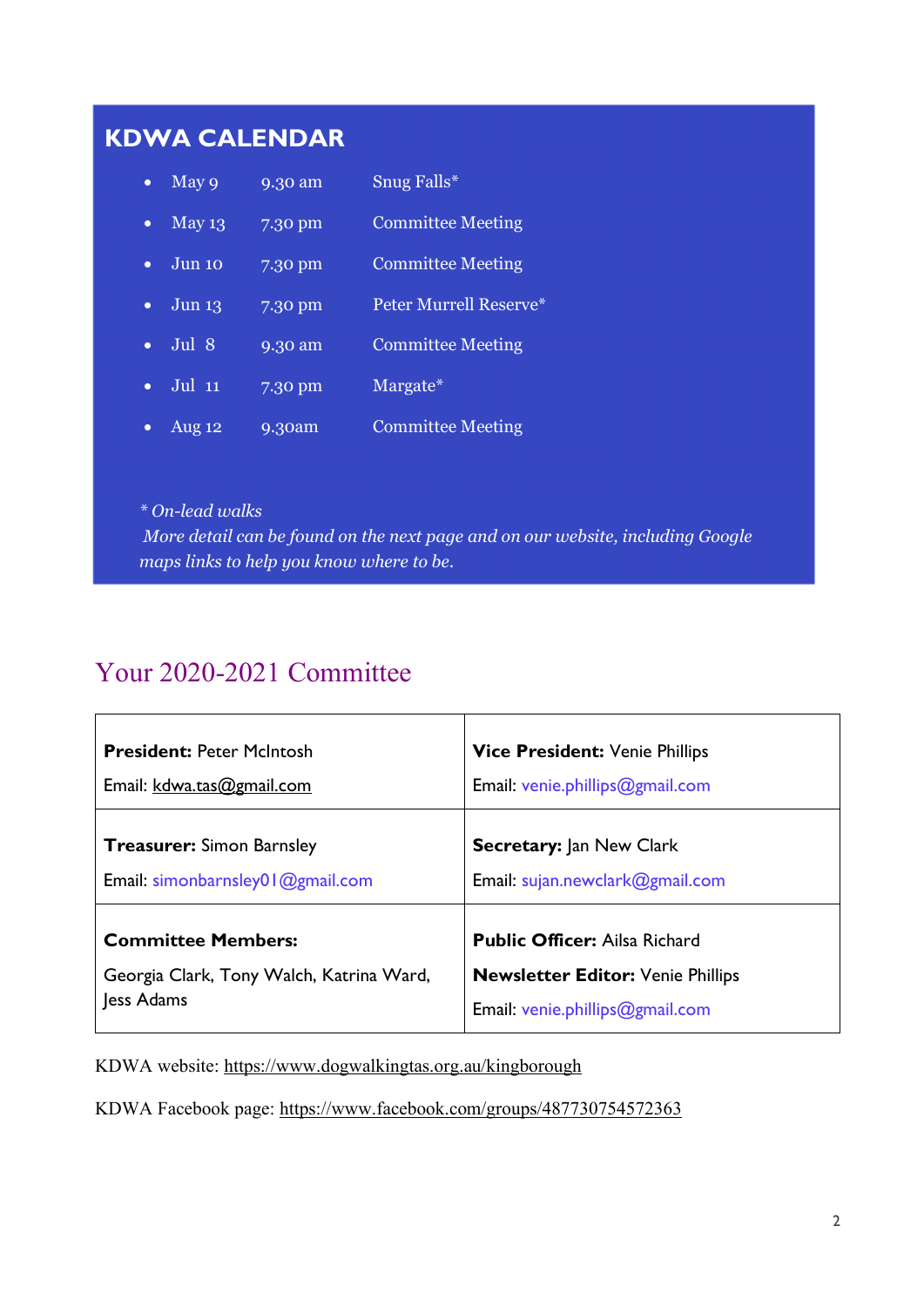#### Planned 'Chats & Wags' Walks – May-July

Meet up with other KDWA members and their dogs for a walk. Walks are held on the second Sunday of each month and start at 9.30 am. In case of inclement weather, the KDWA Facebook page will give notice of any cancellations.

> **May 9 Snug Falls https://tastrails.com/snug-falls/** Meet at carpark (extra spots available near the sign for the walk) A more rugged 2km walk requiring sturdy shoes. Morning tea @ Margate Train outside. Host: Georgia Clark

#### **June 13 Peter Murrell Reserve**

**https://parks.tas.gov.au/explore-our-parks/peter-murrell-reserves** Meet in the gravel carpark off Lady Penryhn Drive. Walk a circular route, downhill first. Morning tea optional in winter months. Host: Jan New Clark

#### **July 11 Margate https://www.dogwalkingtas.org.au/dru-point-park**

Meet at Dru Point PUPPY area.

Walk via laneway through Margate before returning via Esplanade. Morning tea optional in winter months. Host: Georgia Clark

#### Dog's Dilemma – where to do it?

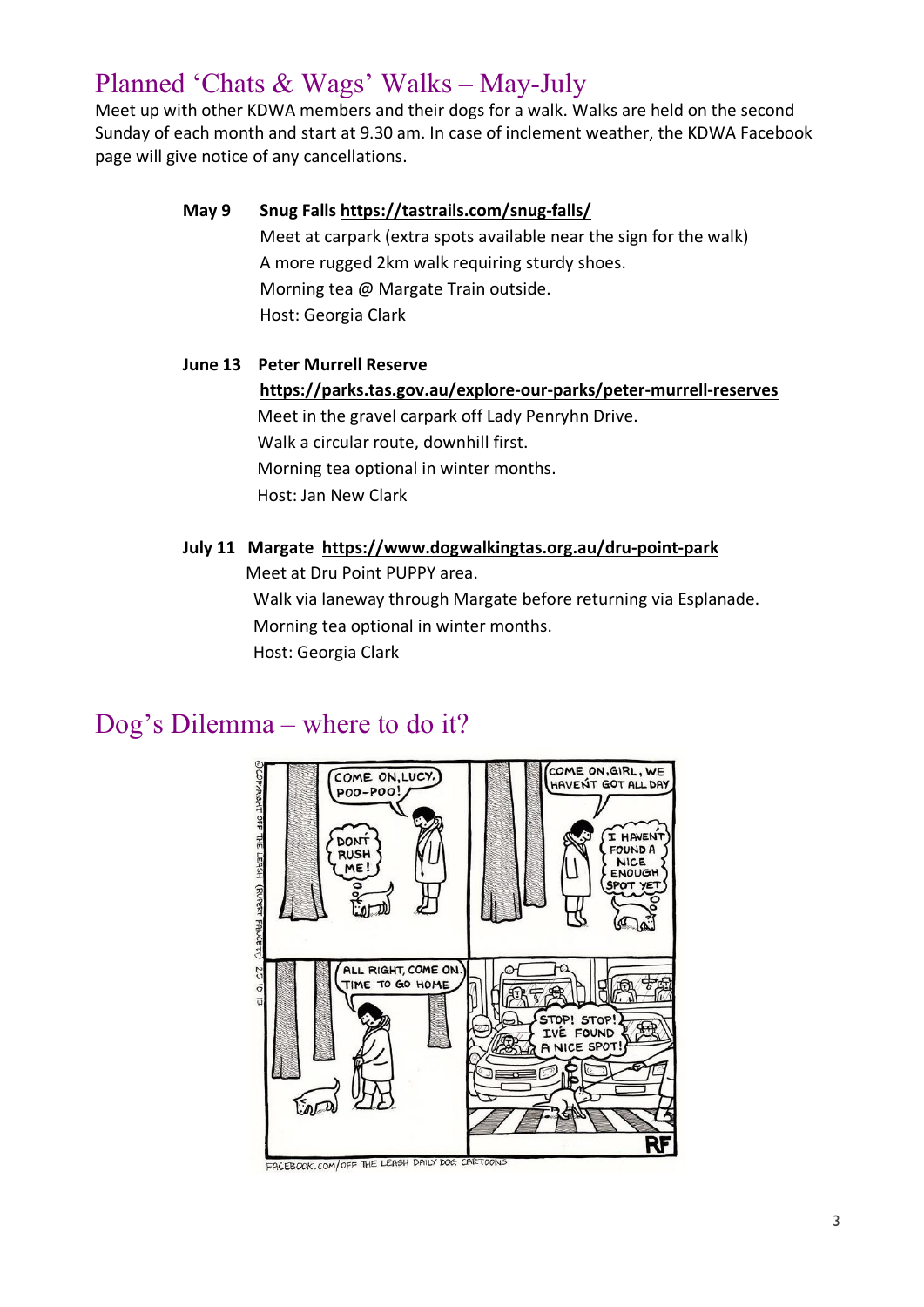### Building Resilient Puppies

Have you been told that your puppy should not be taken out in public until 2 weeks after it has had all its vaccinations?

It sounds sensible to reduce the risk of infection from viruses such as Parvovirus and Distemper while your puppy is developing its immune system with the help of vaccinations; keeping it at home might reduce that



risk. However, this period is also exactly the same time that your puppy is in a critical period in brain development called the 'socialisation period' which occurs from approximately 3 to 12 weeks of age (possibly up to 16 weeks).

The socialisation period is a time when the brain is in accelerated learning, developing lasting associations about the environment, humans, littermates and other species. Most puppies are inquisitive and curious and open to new experiences during this stage of development. Exposure to different humans, environments, surfaces, sights, sounds and objects can help them be at ease in future in their expected living environment. Proper socialisation leads to more acceptance and resilience to new experiences and more socially positive behaviour.

Limiting socialisation can lead to intolerance or fear of other animals, humans, places and sounds. These dogs rarely make good pets. With 40% of dogs being relinquished because of behaviour reasons, and the number one cause of death in dogs less than 3 years of age being behavioural issues, not infectious diseases, there is strong reasoning for the provision of positive socialisation.

So, how do you reduce risk of infection whilst exposing your pup to the big bright world?

- Avoid places of high-risk exposure or unvaccinated individuals.
- Offer novelty in your home to help your pup learn that the world can be loud and unpredictable (note don't overwhelm them - watch their body language for signs of discomfort and decrease the intensity of the stimulus if they appear worried). See https://www.youtube.com/watch?v=8bg\_gGguwzg for a video on body language.
- Sit on the footpath and offer tasty little treats as cars and bikes and dogs walk past.
- Wear strange hats and hoodies and use walking sticks etc. around the house.
- Play sound recordings to expose your pup to baby crying, fireworks etc. (an app called "sound proof puppy training" provides access to such noises)
- Invite all sorts of people to your house.
- Sit on a rug in the park, carry your pup, put him in a stroller to cross potentially "infectious" territory.
- Have play dates with other vaccinated puppies or older dogs.
- Look up puppy socialisation checklists for more e.g. https://puppytales.com.au/puppy-socialisation-a-freedownloadable-checklist-for-you/

Well run socialisation classes provide puppies with positive exposure to new sights, sounds, humans and social play. The owners will be helped to address common puppy issues such as chewing and house training and taught how to train their puppy using positive reinforcement. If run at a Veterinary clinic, it will provide a safe environment and help the puppy form a positive bond with the location. If abnormal behaviour is observed, early intervention can be provided which is more likely to result in a positive change in long-term behaviour.

Achieving success in the development of a behaviourally normal dog far outweighs the risk of contracting parvovirus or other infectious diseases in our local community (which has a high rate of immunisation). Dr Katrina Ward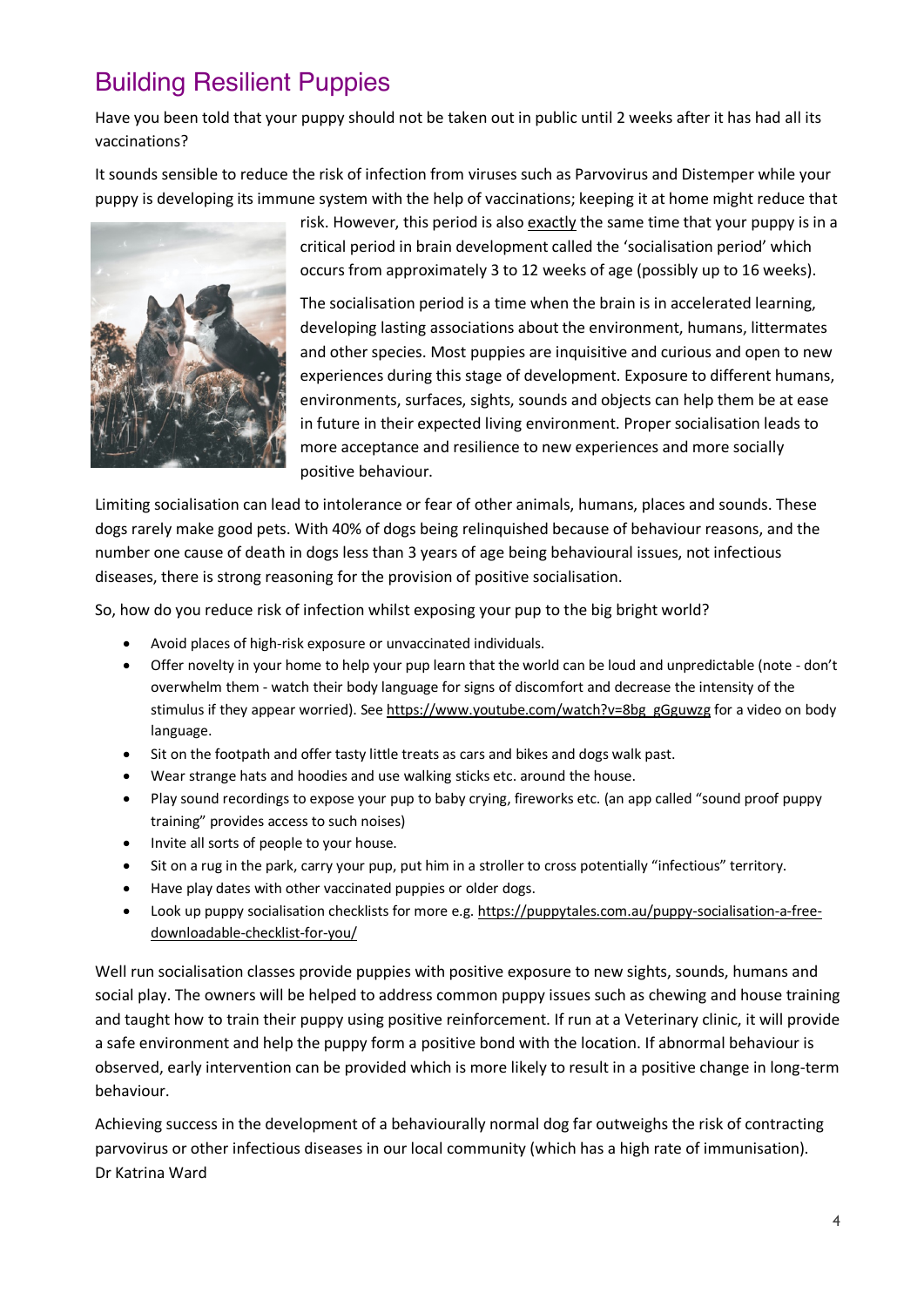### The Origins & History of KDWA

*KDWA currently has around 70 members; many have been with us a long time and know our story but, for more recent members, our early history is worth sharing.*

Back before 2000 the authorities weren't happy with dogs; Councils and the State Government were receiving complaints, particularly about dogs in the streets of Hobart that were attacking Guide Dogs when they were "on duty".

About the same time, a large expanse of Commonwealth Government bush in Kingborough became a 'park' and was named the Peter Murrell Reserve. When Parks and Wildlife took it over they said that dogs weren't allowed access.

A number of dog walkers had long been using this land for walking their dogs off lead but under effective control. Not wanting to lose access, six of us arranged a meeting with Parks and Wildlife; tempers on both sides were raised and nothing was achieved except that, as P&W management walked out, they said they would not talk with us again unless we were an Incorporated Body. This was why KDWA was formed. Once incorporated, we went back to P&W and, after many meetings, we achieved access to the Peter Murrell Reserve under rules that are still in place today.

Shortly after, the then Premier, Jim Bacon, instructed that a new Dog Control Act should be written to deal with the spate of serious dog attacks in Hobart.

KDWA got wind of this and started investigating; the proposed Act was in draft form and available to be discussed. It was draconian. KDWA organised a Public Meeting in Kingston to listen to the Manager of the Local Government Association of Tasmania (LGAT) and to discuss this proposed Act. The meeting was attended by around 100 people, most of whom then joined KDWA. At the end of the meeting the LGAT representatives advised that they would reconsider their draft Act. A short while later it was scrapped and a group of animal lovers, including one from KDWA, was selected to discuss and advise the State Government. After many meetings we produced the *Dog Control Act 2000* which, with a few amendments, is still in existence.

Local Dog Management Policies get their authority from this Act. The Act requires each council to review its dog management policy every five years. This is a safeguard for the public but it can work both ways and in 2018, when the Kingborough Council put out its draft *Dog Management Policy,* dogs looked set to lose a great deal unless the draft was changed.

A public meeting was held to challenge the Council's proposed plan. The rally was held on Kingston Beach and attracted hundreds of people. The councillors listened and ultimately a muchimproved *Dog Management Policy* was passed by Council.

Over the years KDWA has had many constructive discussions with Council on dog-related matters and dog-owners have benefitted as a result.

We now have a very positive relationship with Council which includes quarterly informal meetings with the Mayor and Deputy Mayor which allows discussion on any dog related problem that either Council or KDWA has at that time. This is excellent.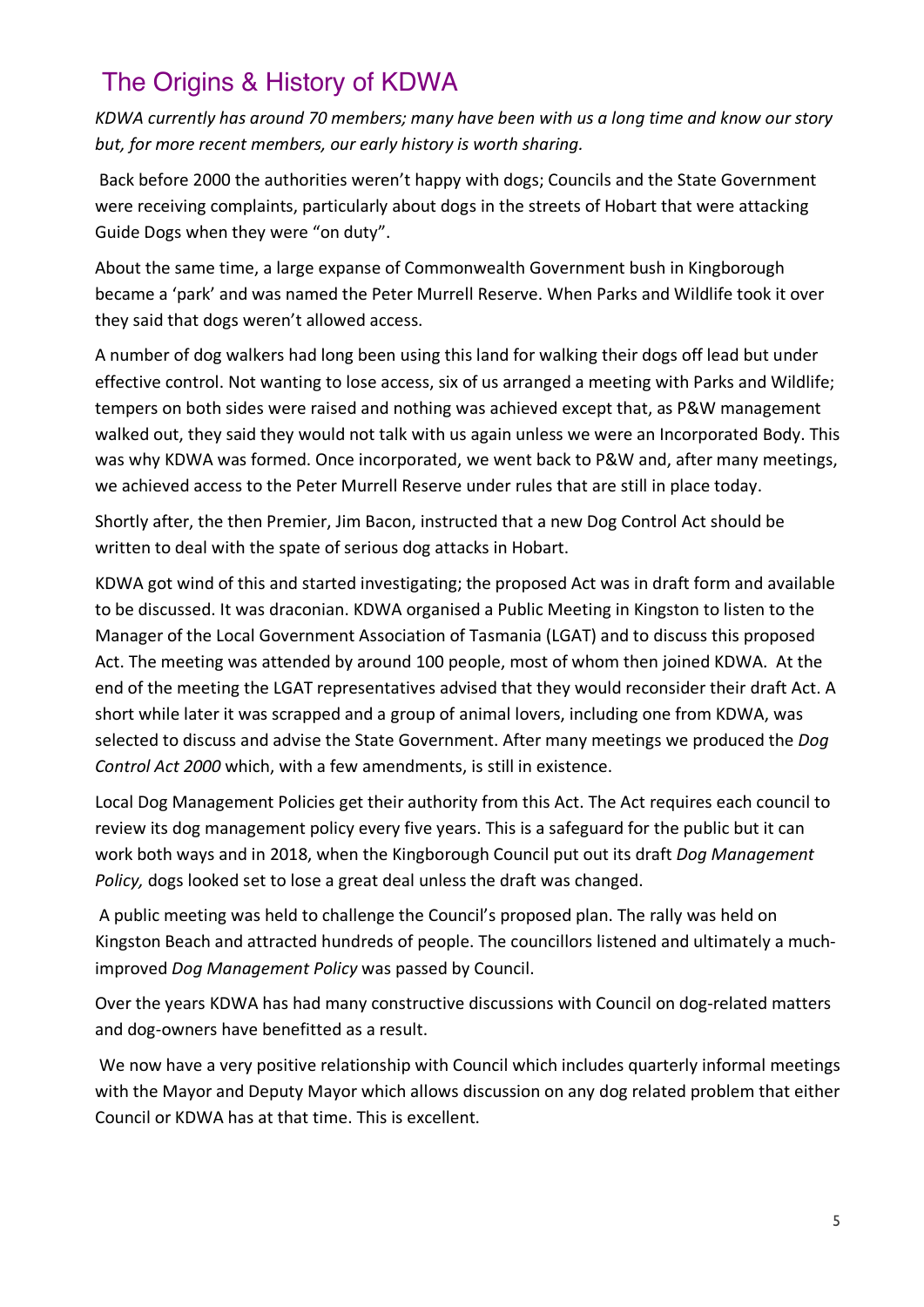In summary KDWA has had its fights to be recognised but has achieved a great deal. We have given rise to other Dog Walking Associations in Tasmania: Hobart, Huon, Derwent Valley. We will continue to work towards the formation of Dog Walking Associations in other parts of the State.

Our success depends on our membership - the greater our numbers, the more influence our organisation has. When dog walking facilities are under threat our membership numbers increase but they gradually drop off when the problems have been solved. For the first time since KDWA was formed, our membership fee will increase slightly. Don't let the \$5 increase be a reason to let your membership lapse. I cannot think of anything else that costs the same as it did over 20 years ago. It would be wonderful if the many KDWA Facebook page members became full financial members of the organisation that looks after the interests of all dog-owners in Kingborough. Tony Walch

#### Renting with Dogs

#### **project update**

Late last year, KDWA embarked on an ambitious initiative to improve 'rentability' prospects for dog owners. Michael Sertori, CEO of the Dogs' Homes of Tasmania, touched on the topic of rentaldriven dog surrenders as part of his speech at our 2020 AGM. We realised that this area is an opportunity for us to support responsible dog owners, and the more we explored it, the more we saw how much has to be done.

What exactly is the 'Renting with Dogs' mission? Tenants across all demographics are severely limited in their rental options because of an anti-pet bias which is carried to an unreasonable extent in most cases. This is a time when many Australians are now renting for life. If landlords and property managers take the approach of 'pets considered', dogs' lives and their parents' peace of mind can be saved, while also bringing long-term tenancies and good returns for landlords. Did you know that statistics show that pets cause less property damage than children?

Somehow our adoption of this issue, and what we have contributed to the media buzz, has coincided with extensive nationwide news coverage of pet-friendly renting. This is useful to raise awareness of the issue but our goal is to achieve actual change.

Here is a blow-by-blow account of what we have achieved so far, with much work still ahead of us:

- Created 'Renting with Dogs' information sheets for both landlords and tenants with links to practical resources which are available from our website.
- Started distribution to pet-friendly property managers. (We've been surprised and encouraged by the positive responses.)
- Plan to create a list of supportive property agencies to guide responsible 'dog families'.
- Raised this initiative to a statewide level with its adoption by our parent organisation, Tasmanian Dog Walking Clubs Inc.
- An interview with Ryk Goddard on ABC Breakfast radio, which aired on 25 February.
- A feature in Anne Boxhall's pet column in the *Sunday Tasmanian*, published 28 March.
- Plans to bring this to the attention of our politicians at the state level; continue distribution of information; and hopefully work towards a positive result such as in NSW, where pet bans have been blocked.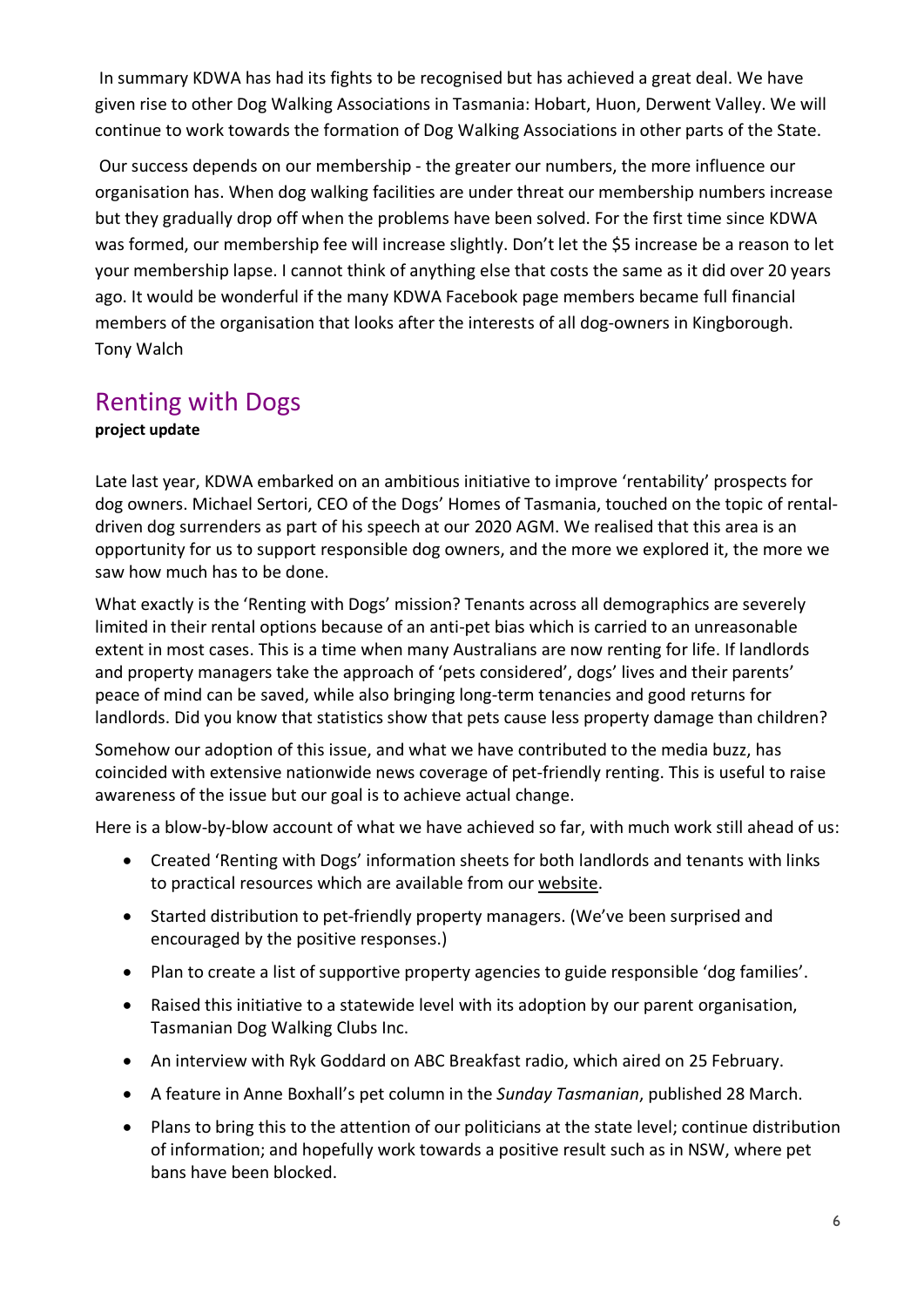Do you have a rental-related story, good or bad? It would be much appreciated if you could send a note to jessadams102@outlook.com. We are collecting real life stories/case studies which can be used to inform our steps – and for those who do not have privacy concerns, to help illustrate the issue in upcoming news articles.

Let's work towards a more enlightened era of property management. Jess Adams (project co-ordinator)

### Membership Fees in 2021-2022

Your membership provides sustained support for our causes.

KDWA has been in existence for around 20 years, and over that time, has provided a strong voice for dog owners in Kingborough. There have been many successes over the years that can be celebrated - you can read all these on our website at https://www.dogwalkingtas.org.au/kdwaachievements. Notable achievements include:

- the continuing creation of off-leash dog walking areas and agreement with Parks and Wildlife for access to certain areas of the Peter Murrell Reserve,
- the development of dog agility facilities (a major upgrade was recently opened at Dru Point),
- regular dog walking activities and public education work,
- gettting the proposed Tasmanian Dog Control Act 1999 replaced with the slightly friendlier Dog Control Act 2000
- the recent release of an improved Dog Management Policy in 2019 by Kingborough Council after major public debate, and
- our contribution to the Tasmanian Dog Walking Clubs Association as a state-wide group.

The risks to dog owners of not having an effective voice and relationship with local government is evident in what is currently occurring in the Clarence Municipality.

As a small volunteer-operated organisation, we meet our operating costs through membership fees. The costs that we must pay include registration as an Association, public liability insurance to provide coverage of our regular dog walks and other activities we run, AGM meeting costs, rent for a PO Box and a small range of publicity activities.

Every year, the committee reviews its membership fees to ensure that we can meet these ordinary costs of business; our goal is to cover these costs from membership. Our special activities and campaigns are met from specific fundraising activities designed to fit the needs of the time.

We have found that for the coming year, given the regular costs of operating, we will need to increase our fees marginally to \$20 for single memberships and \$25 for families. A membership renewal advice will come out to you in a few months.

The committee is highly active and creative in its work; most recent was our 'Renting with Dogs' initiative to liaise with policy makers and property managers to encourage them to allow tenants to keep dogs (this is a major impediment for many dog owners who do not own their own home). We are always looking for new ways to improve community wellbeing through responsible dog ownership and your annual membership fee is vital to this purpose.